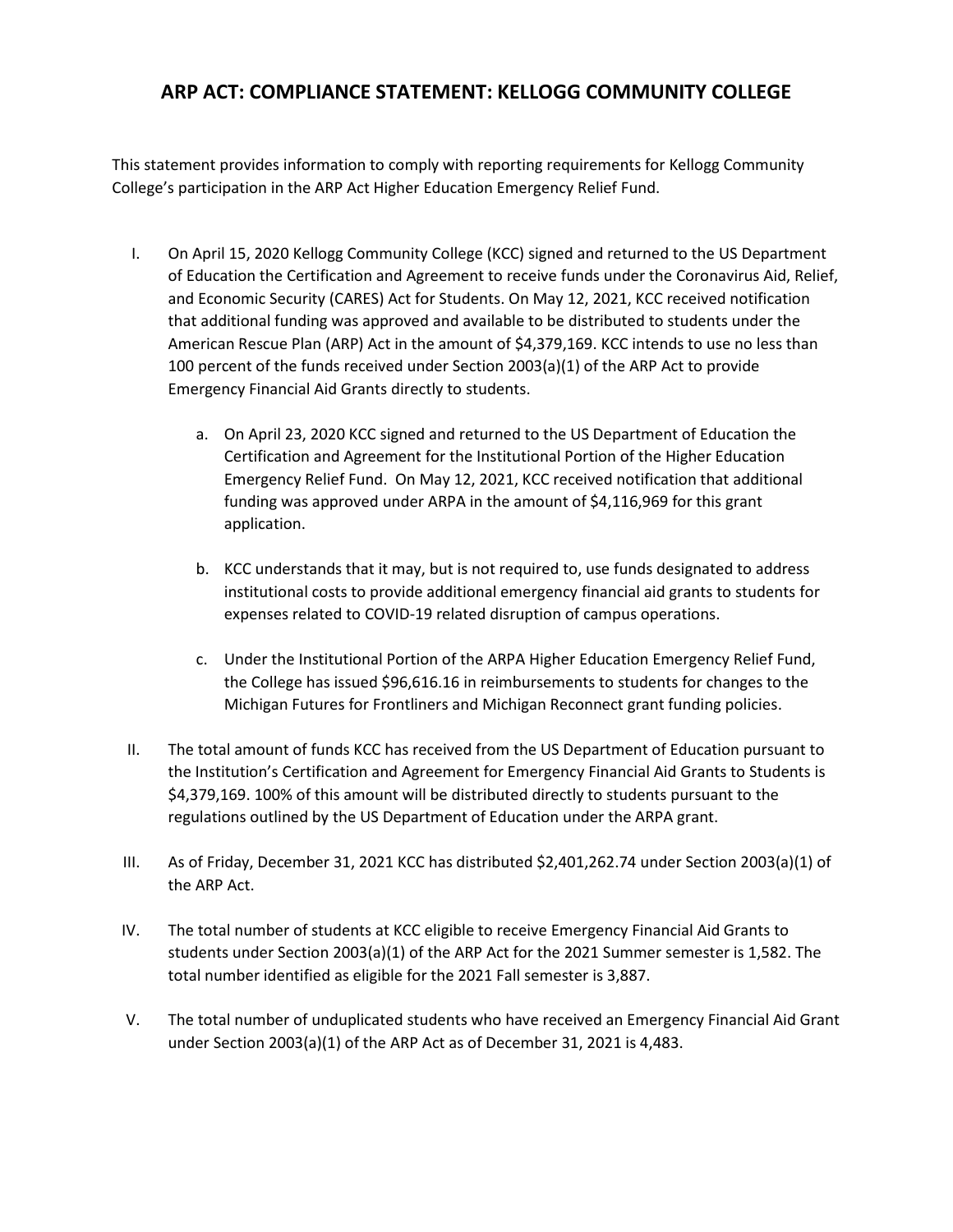- VI. On March 18, 2020 KCC elected to suspend all on campus courses and activities in compliance with the Governor's Executive Order 2020-11 which limited the number of individuals allowed in a public space to 50 or less. This abrupt closure and resulting change in instructional methodology from a face to face model to a required online only model caused undue hardship on all students electing to begin or continue their studies at KCC. The Michigan Department of Health and Human Services directive issued March 19, 2021 removed the limits on individuals allowed in a public spaces, however KCC elected to continue offering the majority of courses in an online format through the summer semester. Any student meeting the US Department of Education's published eligibility requirements as of the dates listed below is identified as eligible to receive funding under Section 2003(a)(1) of the ARPA Emergency Grant program. Noting that the US Department of Education placed an emphasis on disbursing funds to students with exceptional need, KCC has elected to provide additional grant assistance to those students with demonstrated Pell, Michigan Futures for Frontliners and/or Michigan Reconnect grant eligibility. The College will award and disburse ARPA funding in the following manner:
	- a. Any student that was actively enrolled as of July 8, 2021 for the 2021 Summer semester and continued to meet the US Department of Education's published eligibility requirements, was automatically eligible to receive an emergency grant. Grant amounts are subject to the terms outlined in the table below and were issued on July 23, 2021.
	- b. Any student that is actively enrolled as of November 3, 2021 for the 2021 Fall semester and continued to meet the US Department of Education's published eligibility requirements, was automatically eligible to receive an emergency grant. Grant amounts are subject to the terms outlined in the table below and were issued on November 19, 2021.
	- c. Any student that is actively enrolled as of February 18, 2022 for the 2022 Spring semester and continues to meet the US Department of Education's published eligibility requirements, will be automatically eligible to receive an emergency grant. Grant amounts will be determined at a future date.

Funding Distribution Table for Summer 2021:

| <b>ENROLLED CREDIT HOURS</b>              | <b>12 OR MORE</b> | $11.999 - 0.01$ |
|-------------------------------------------|-------------------|-----------------|
| Pell / MF4F / MI Reconnect Recipients     | 650.00            | 325.00          |
| Scholarship / Loan / Other Aid Recipients | 200.00            | 100.00          |
| <b>Full Pay Students</b>                  | 100.00            | 50.00           |
| Dual Enrolled / Sponsored Students        | 50.00             | 50.00           |

Funding Distribution Table for Fall 2021:

| <b>ENROLLED CREDIT HOURS</b>              | <b>12 OR MORE</b> | $11.999 - 0.01$ |
|-------------------------------------------|-------------------|-----------------|
| Pell / MF4F / MI Reconnect Recipients     | \$1,350.00        | 675.00          |
| Scholarship / Loan / Other Aid Recipients | 900.00            | 450.00          |
| <b>Full Pay Students</b>                  | 600.00            | 300.00          |
| Dual Enrolled / Sponsored Students        | 100.00            | 50.00           |